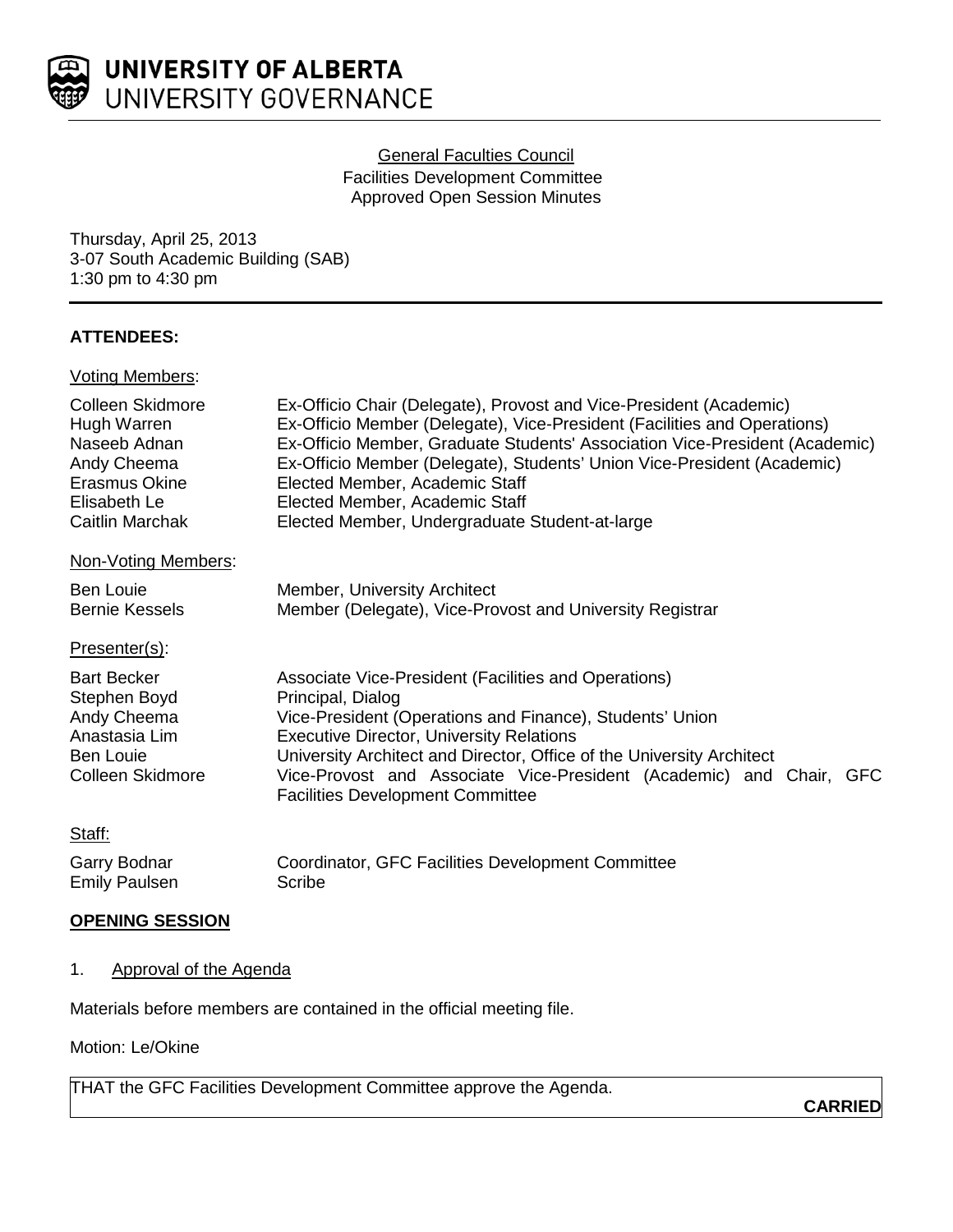## 2. Approval of the Open Session Minutes of March 28, 2013

Materials before members are contained in the official meeting file.

A typographical error was noted.

Motion: Marchak/Becker

THAT the GFC Facilities Development Committee approve the Minutes of March 28, 2013, as amended.

**CARRIED**

#### 3. Comments from the Chair

The Chair commented on a number of items of interest to members.

# **ACTION ITEMS**

## 4. Students' Union Building (SUB): Lower Level Renovation – Design Development Report

Materials before members are contained in the official meeting file.

*Presenters:* Ben Louie, University Architect, Facilities and Operations; Andy Cheema, Vice-President (Operations and Finance), Students' Union; Stephen Boyd, Principal, Dialog

*Purpose of the Proposal:* To approve the Students' Union Building (SUB): Addition and Renovation – Schematic Design Report which expands student engagement activity, improves provision of student services, and enhances the long-term viability of SUB.

*Discussion*:

Aided by the support of a PowerPoint presentation, Mr Cheema opened by reviewing the history of the SUB lower-level renovations' development. He spoke about evident problems that currently exist in the space, such as constraints for deliveries, and with regard to the opportunities the renovations create, such as the expansion of space for student engagement and increases in efficiency. He noted that a referendum held amongst the undergraduate student body on this renovation yielded clear opinions that sustainable design and a net increase in common space were priorities.

Mr Louie continued the presentation by explaining that the design development phase is used to confirm that the program requirements align with building and system connections to allow the actual work to begin. He commented on several challenges, including the age of the building, the creation of the exterior and interior portions, and renovating while the space is in use.

Mr Cheema concluded by showcasing the latest floor plans of the project for the benefit of members, emphasizing that there have been small reorganizational changes to better support operational needs to ultimately transform SUB's existing basement space into a new second main floor.

Several members voiced their enthusiastic support for the renovation. Questions included clarification regarding how the renovation will affect other levels of SUB; the increase in lounge space; and the coordination of social space that is being created with the introduction of the new Physical Activity and Wellness (PAW) Centre.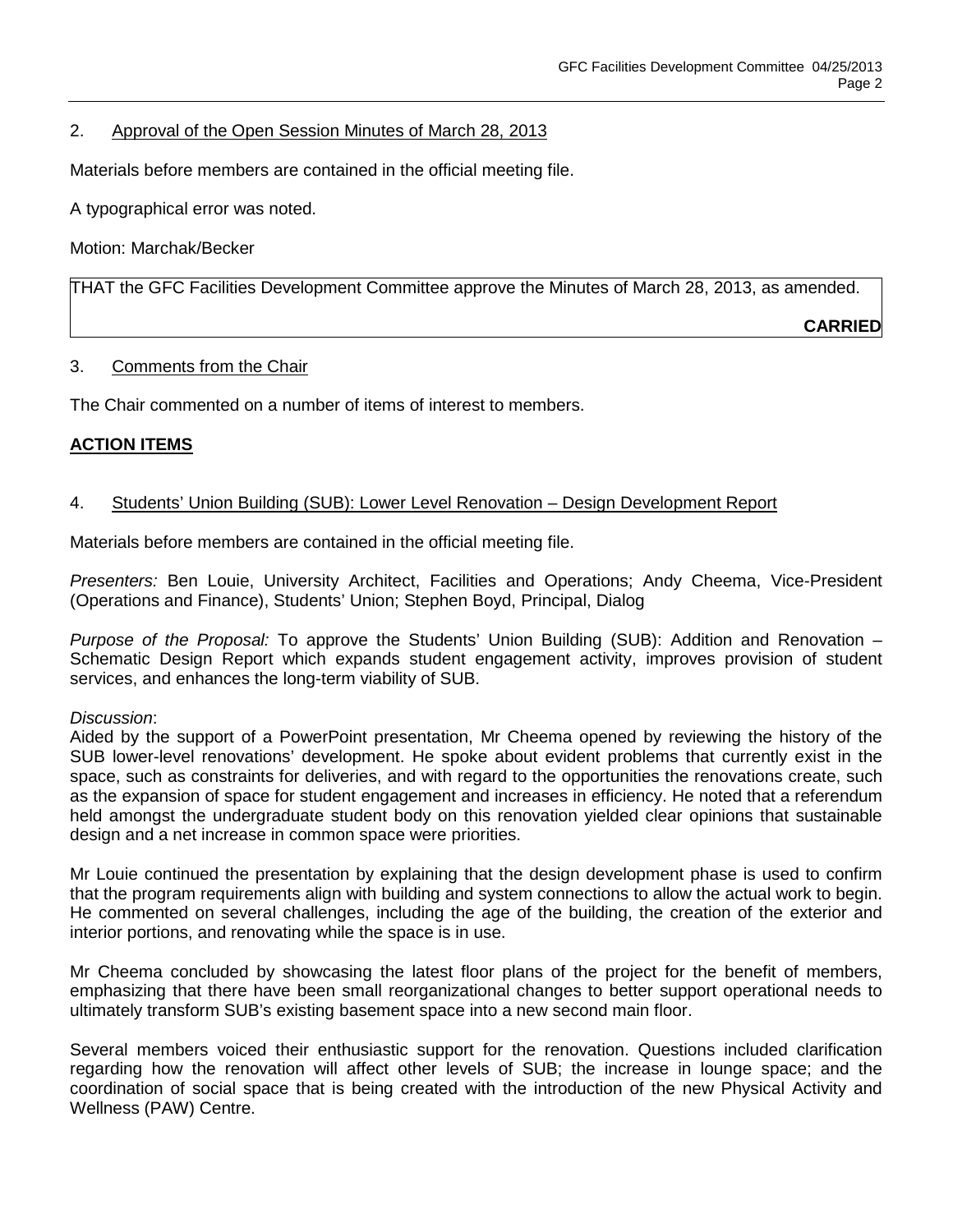## Motion: Adnan/Becker

THAT the GFC Facilities Development Committee approve, under delegated authority from General Faculties Council and on the recommendation of Planning and Project Delivery, the proposed Students' Union Building: Lower Level Renovation – Design Development Report, as set forth in Attachment 2, as the basis for further engineering and development of contract documents.

## **CARRIED**

## 5. Appendix XIX: South Campus Long Range Development Plan Amendment 2013

Materials before members are contained in the official meeting file.

*Presenters:* Bart Becker, Associate Vice-President (Facilities and Operations); Ben Louie, University Architect, Facilities and Operations; and Anastasia Lim, Executive Director, University Relations

*Purpose of the Proposal:* Concluding over four years of campus planning activities and in consultation with neighboring communities consistent with 'Appendix XVIII: University of Alberta Consultation Protocol', the purpose of the proposal before members is to amend the University's Long Range Development Plan (LRDP) and, more specifically, Sectors 12, 13, and 14 located at the University's South Campus.

#### *Discussion:*

Mr Becker explained to members that in order to facilitate consultation requirements most effectively, five independent amendments to the Long Range Development Plan (LRDP) were developed. Ms Lim continued, noting that there had been significant work done with the communities surrounding South Campus and with different focus groups. She stated that, starting in 2008, sector planning sessions had been held and that this project has continually gone above and beyond the requirements for consultations.

Mr Becker informed members that the LRDP sets the foundation for all future planning and that, after four years of consultation, it was now necessary to amend it. The nine strategic principles first established for the LRDP in 2002 would not be changed, but there have been significant changes to public parking on the campuses and a definition sheet had been added for clarity. Mr Louie commented that concerns had been expressed with respect to how construction will affect existing wildlife zones and wetland space. Plans for Sector 14 of South Campus were noted to include academic-partnered facilities, emergency vehicle and transit service access, residential development, and a mixed-use development area available for commercial use.

During the ensuing discussion, presenters addressed questions and comments from members, including, but not limited to, clarification on: how storm runoff would be directed into a ravine on South Campus; partnerships allowing for a balance of density; the increase in residential space from previous iterations of the Plan; and addressing concern from the community regarding increases in traffic and parking.

#### Motion: Adnan/Okine

THAT the GFC Facilities Development Committee recommends to the Board of Governors, on the recommendation of Planning and Project Delivery, the proposed Appendix XIX: South Campus Long Range Development Plan Amendment 2013, as set forth in Attachment 2, as the basis for further planning; and recommends to the Board of Governors the concurrent rescission of 'Section 6.2' of the Long Range Development Plan 2002.

## **CARRIED**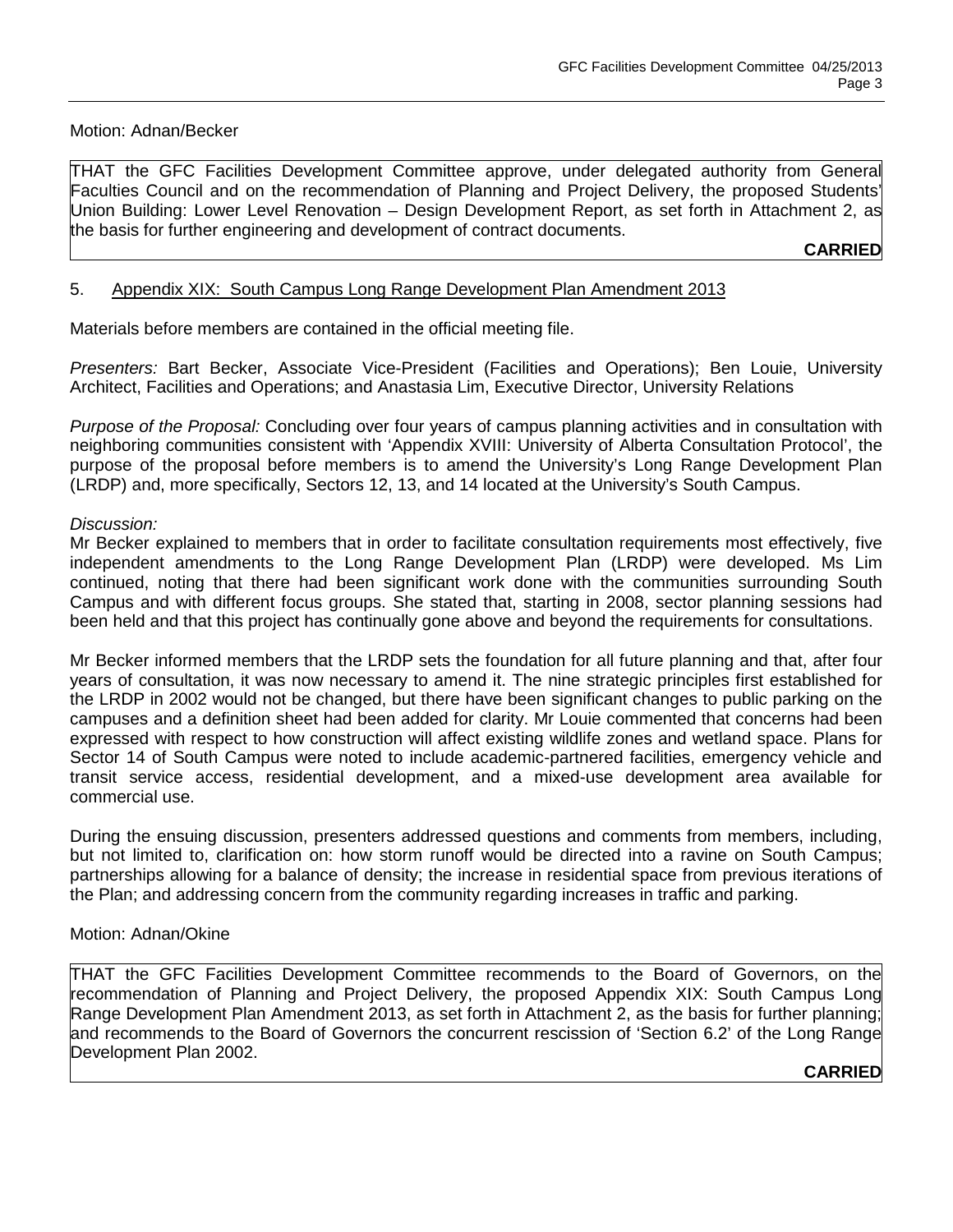# **DISCUSSION ITEMS**

## 6. St Joseph's College (SJC) – Site Plan and Bridging Documents

Materials before members are contained in the official meeting file.

*Presenters:* Ben Louie, University Architect, Facilities and Operations

*Purpose of the Proposal:* For information/discussion.

#### *Discussion:*

The Chair invited Mr Louie to introduce the Site Plan and Bridging Documents for St Joseph's College. Mr Louie prefaced his report by explaining that before placing a tender call for the builder team, it was decided to come to GFC FDC to ask for input regarding the reasoning and challenges of the project. Once the design development is worked through, this project will return to members for approval.

Mr Louie explained that this item came forward in response to requests for separate housing facilities for men and women. This proposal is to construct a women's facility housing 282 beds as an expansion of St Joseph's College, including common areas, programmable space, and parking stalls. Several challenges were noted, such as the location (which included concerns about complementary campus architecture and adjacency issues), reduction of space, tree removal, traffic interface issues, and the LRT tunnel that runs underneath the building. He noted that although this project does not touch outer communities, consultation meetings have already been in progress with positive feedback.

During the ensuing discussion, members voiced questions and comments including, but not limited to: possible interference with the Education buildings, particularly the loading area; the facility being open to all female students, not just those of the Catholic faith; the process for determining a set rate for rent, which will depend on the building costs and the market; and operational and programming details that still need to be worked through, such as whether or not males would be allowed in the common areas and if the project is intended for undergraduate or graduate students.

#### 7. Projects Update from the Associate Vice-President (Facilities and Operations)

There were no documents.

*Presenter:* Bart Becker, Associate Vice-President (Facilities and Operations)

*Purpose of the Proposal:* For information/discussion.

#### *Discussion:*

Mr Becker provided an update to members, which included the following items:

- Physical Activity and Wellness (PAW) Centre: Construction is behind schedule by a couple of days, but work is being done to bring it back on schedule.
- Innovation Centre for Engineering: Construction continues.
- Pedway at the Health Sciences LRT Station: The pedway is open on May 1, 2013. An update will be provided with regard to how it affects traffic flow.
- 83 Avenue Closure and Landscaping: Leasing is still being worked out with Alberta Health Services (AHS).
- Dentistry/Pharmacy Building Renovations: The last researchers still in this building are vacating soon. Plans are going to the President's Executive Committee (PEC) soon, and construction is on